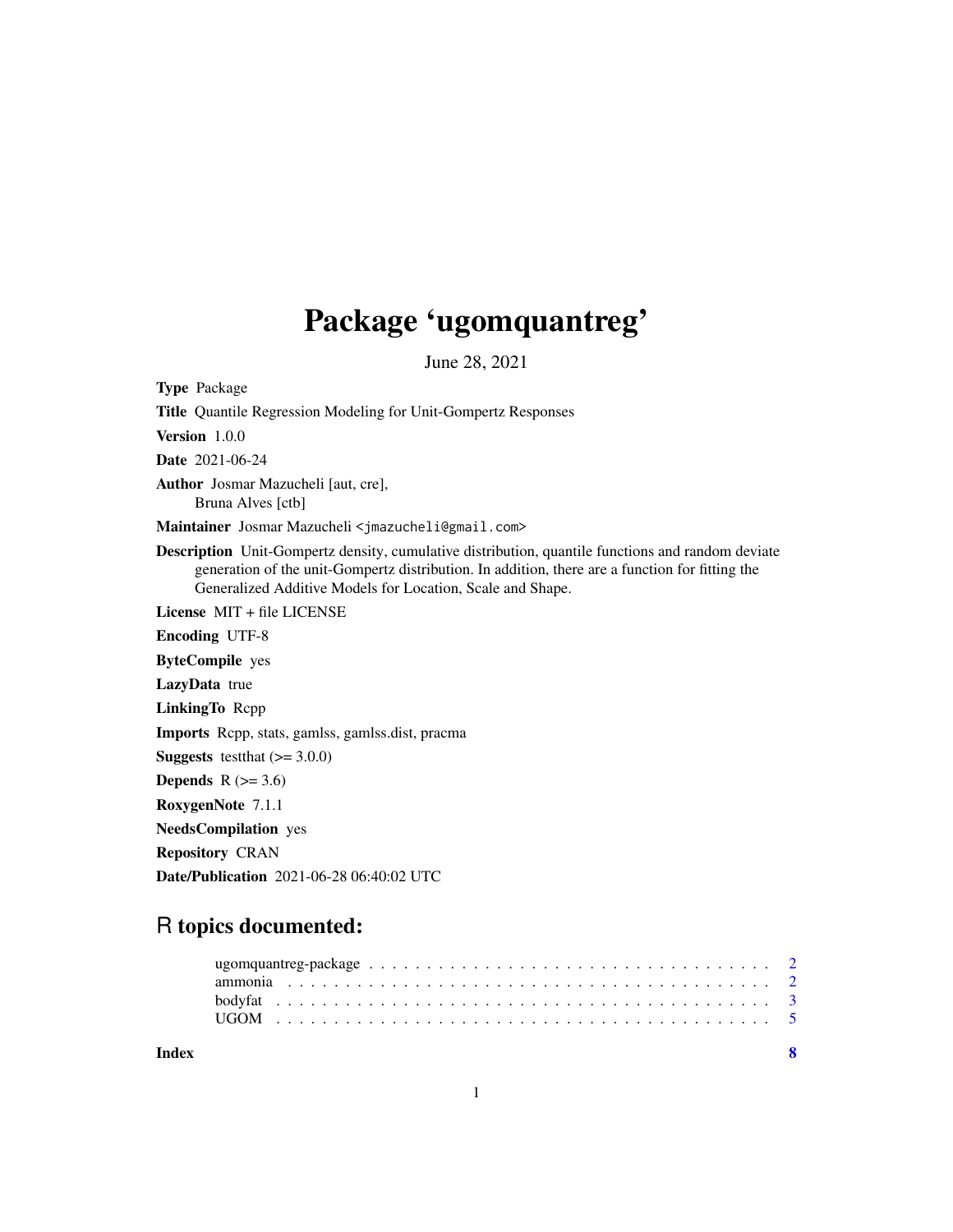<span id="page-1-0"></span>ugomquantreg-package *Overview of the ugomquantreg package*

#### Description

The **ugomquantreg** package implements the probability density function, quantile function, cumulative distribution function and random number generation function for unit-Gompertz distribution parameterized as a function of its  $\tau$ -th quantile,  $0 < \tau < 1$ . Some function are written in C++ using Rcpp.

#### Details

[ammonia](#page-1-1): Ammonia oxidized to acid nitric data set.

[bodyfat](#page-2-1): Body fat data set.

[UGOM](#page-4-1): For quantile modeling (con/in)ditional on covariate(s).

### Author(s)

Josmar Mazucheli <jmazucheli@gmail.com> Bruna Alves <pg402900@uem.br>

<span id="page-1-1"></span>ammonia *Ammonia oxidized to acid nitric data set*

#### Description

The data come from experiments with a plant where ammonia is oxidized to acid nitric.

#### Usage

data(ammonia, package = "ugomquantreg")

#### Format

A data-frame with 21 observations and 4 columns:

- stackloss: the percentage of ammonia lost.
- airflow: the air flow to the plant.
- watertemp: the cooling water inlet temperature.
- acidconc: the acid concentration.

#### Author(s)

Josmar Mazucheli <jmazucheli@gmail.com> Bruna Alves <pg402900@uem.br>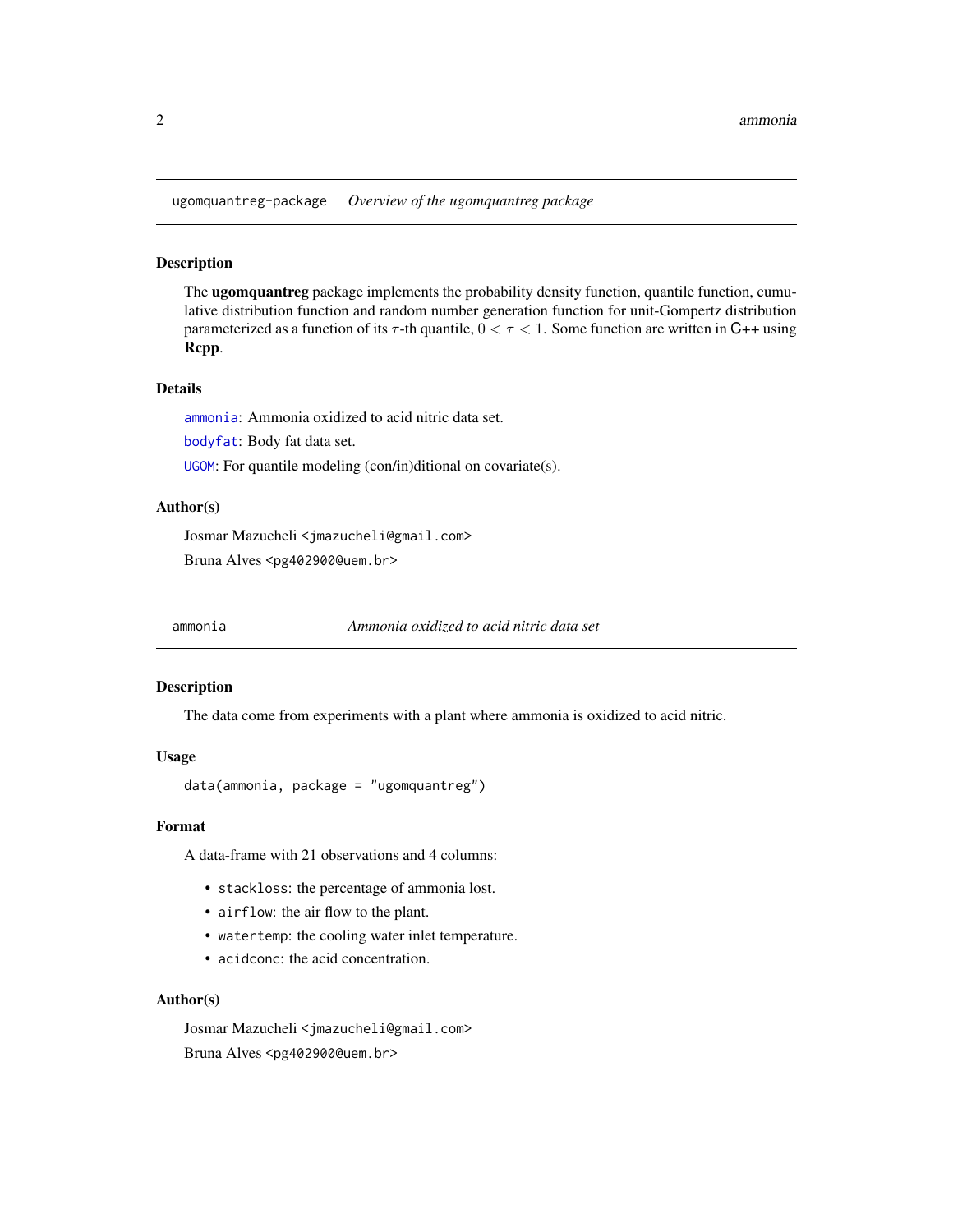#### <span id="page-2-0"></span>bodyfat 3

#### Source

<https://support.sas.com/rnd/app/stat/examples/BayesQuantile/quantile.htm>

#### References

Brownlee, K. A., (1965). Statistical Theory and Methodology in Science and Engineering. *New York: John Wiley & Sons*.

Yu, K., and Moyeed, R. A., (2001). Bayesian quantile regression. *Statistics and Probability Letters*, 54(4) 437–447.

#### Examples

```
data(ammonia, package = "ugomquantreg")
library(gamlss)
tau < -0.50fit.logit <- gamlss(stackloss ~ airflow + watertemp + acidconc, data = ammonia,
family = UGOM(sigma.link="identity"))
```

```
tau < -0.50fit.probit \leq gamlss(stackloss \sim airflow + watertemp + acidconc,
data = ammonia, family = UGOM(mu.link = "probit", sigma.link = "log"))
fittaus <- lapply(c(0.10, 0.25, 0.50, 0.75, 0.90), function(Tau){
tau <<- Tau;
gamlss(stackloss \sim airflow + watertemp + acidconc, data = ammonia,
family = UGOM(mu.link = "logit", sigma.link = "log")})
```
<span id="page-2-1"></span>

sapply(fittaus, coef)

bodyfat *Percentage of body fat data set*

#### Description

The body fat percentage of individuals assisted in a public hospital in Curitiba, Paraná, Brazil.

#### Usage

```
data(bodyfat, package = "ugomquantreg")
```
#### Format

A data-frame with 298 observations and 9 columns:

• ARMS: arms fat percentage.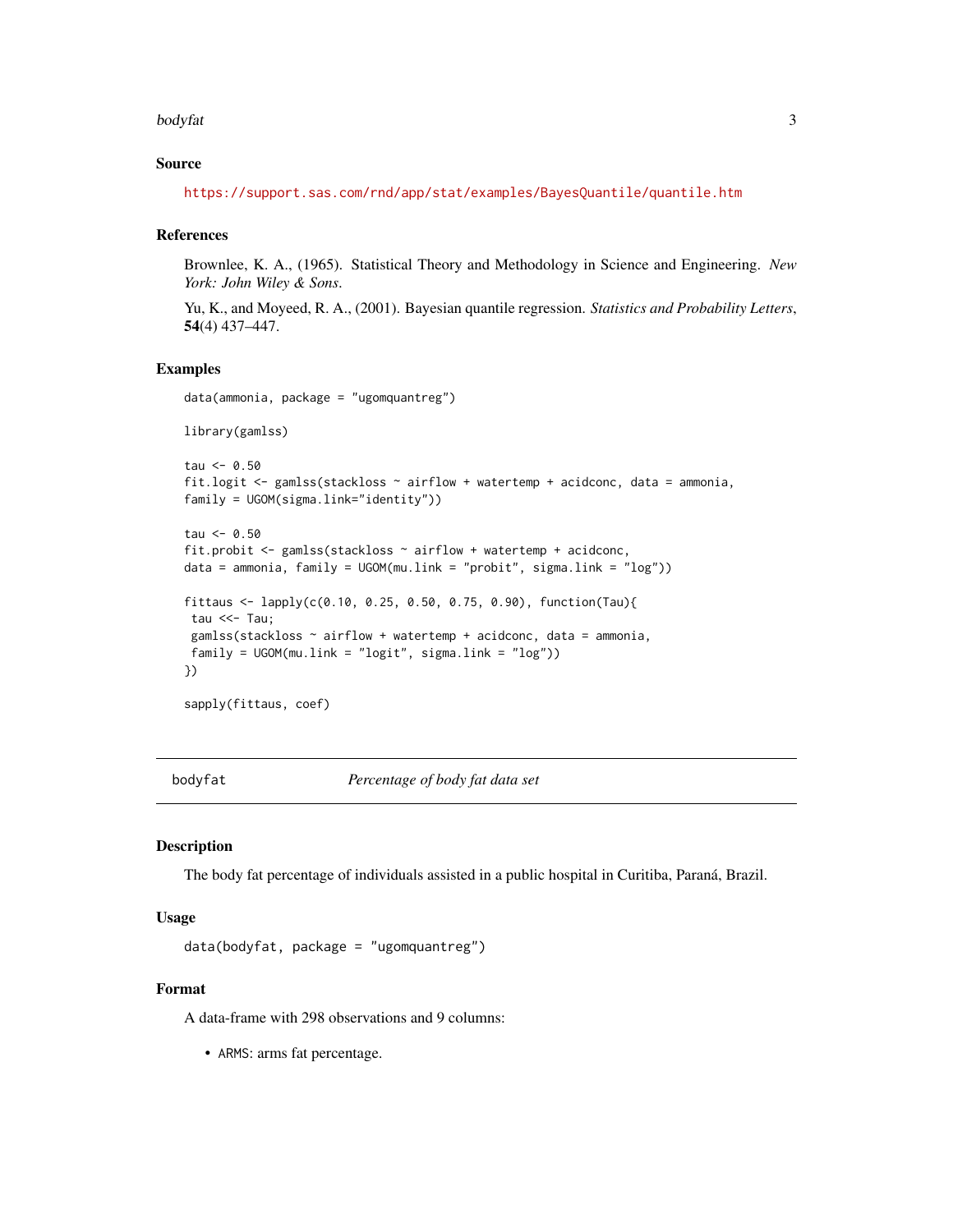- LEGS: legs fat percentage.
- BODY: body fat percentage.
- ANDROID: android fat percentage.
- GYNECOID: ginecoid fat percentage.
- AGE: age of individuals.
- BMI: body mass index.
- SEX: 1 for female, 2 for male.
- IPAQ: 0 for IPAQ = sedentary, 1 for IPAQ = insufficiently active and 2 for IPAQ = active.

#### Author(s)

Josmar Mazucheli <jmazucheli@gmail.com>

Bruna Alves <pg402900@uem.br>

#### Source

<http://www.leg.ufpr.br/doku.php/publications:papercompanions:multquasibeta>

#### References

Mazucheli, J., Leiva, V., Alves, B., and Menezes A. F. B., (2021). A new quantile regression for modeling bounded data under a unit Birnbaum-Saunders distribution with applications in medicine and politics. *Symmetry*, 13(4) 1–21.

Petterle, R. R., Bonat, W. H., Scarpin, C. T., Jonasson, T., and Borba, V. Z. C., (2020). Multivariate quasi-beta regression models for continuous bounded data. *The International Journal of Biostatistics*, 1–15, (preprint).

#### Examples

```
data(bodyfat, package = "ugomquantreg")
```

```
library(gamlss)
```

```
tau < -0.50fit.logit <- gamlss(ARMS ~ AGE + I(BMI / 100) + as.factor(SEX) + as.factor(IPAQ),
data = bodyfat, family = UGOM(mu.link = "logit", sigma.link = "log"))
```

```
tau < -0.50;
fit.probit <- gamlss(ARMS ~ AGE + I(BMI / 100) + as.factor(SEX) + as.factor(IPAQ),
data = bodyfat, family = UGOM(mu.link = "probit", sigma.link = "log"))
```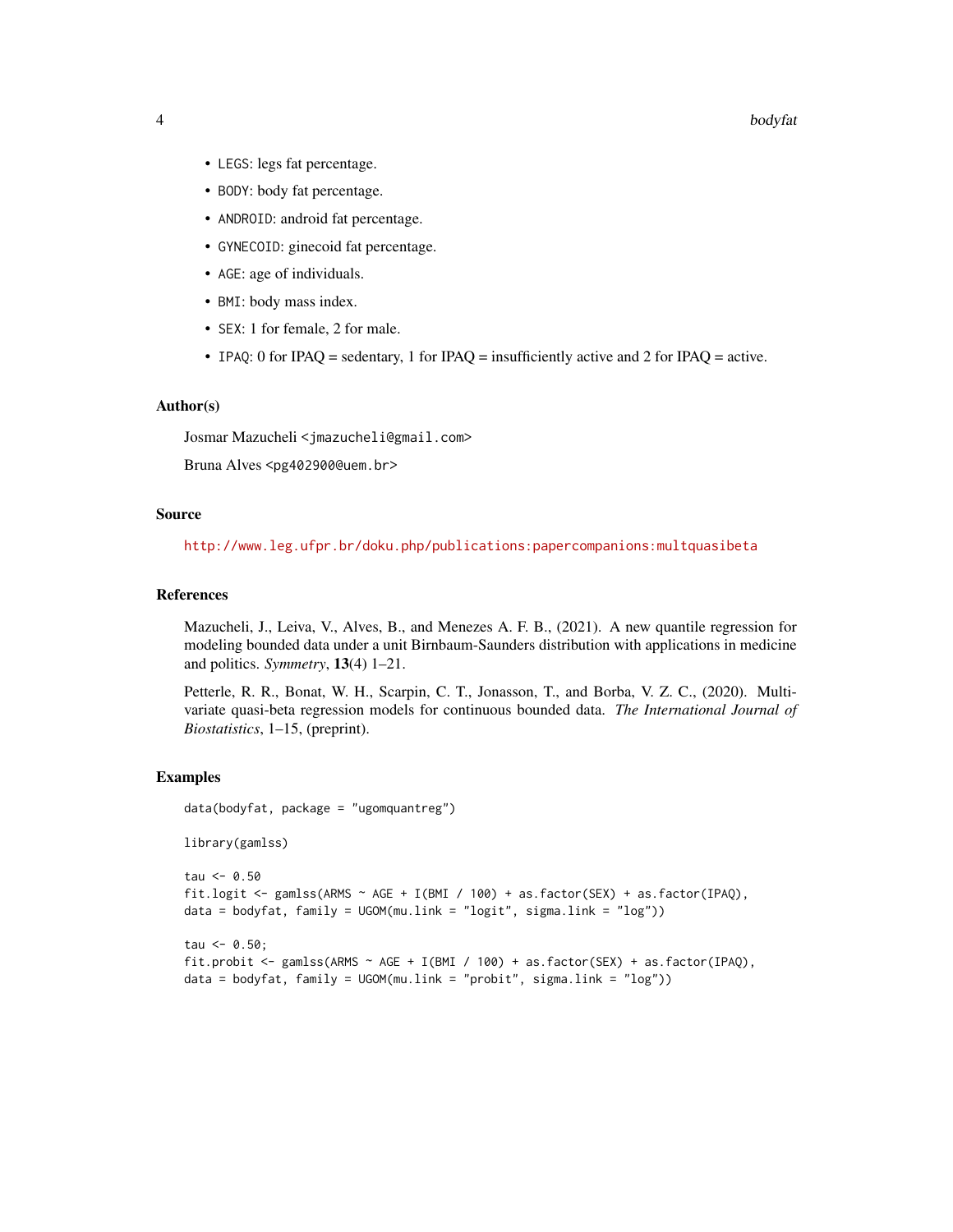#### <span id="page-4-1"></span><span id="page-4-0"></span>Description

The function UGOM() define the unit-Gompertz distribution for a gamlss.family object to be used in GAMLSS fitting. UGOM() has the  $\tau$ -th quantile equal to the parameter mu and sigma as the shape parameter. The functions dUGOM, pUGOM, qUGOM and rUGOM define the density, distribution function, quantile function and random generation for unit-Gompertz distribution.

#### Usage

```
dUGOM(x, mu, sigma, tau = 0.5, log = FALSE)pUGOM(q, mu, sigma, tau = 0.5, lower.tail = TRUE, log.p = FALSE)qUGOM(p, mu, sigma, tau = 0.5, lowertail = TRUE, log.p = FALSE)
rUGOM(n, mu, sigma, tau = 0.5)UGOM(mu.link = "logit", sigma.link = "log")
```
#### Arguments

| x, q       | vector of quantiles on the $(0,1)$ interval.                                                        |
|------------|-----------------------------------------------------------------------------------------------------|
| mu         | vector of quantile parameter values.                                                                |
| sigma      | vector of shape parameter values.                                                                   |
| tau        | the $\tau$ -th fixed quantile in [d-p-q-r]-UGOM function.                                           |
| log, log.p | logical; If TRUE, probabilities $p$ are given as $log(p)$ .                                         |
| lower.tail | logical; If TRUE, (default), $P(X \le x)$ are returned, otherwise $P(X > x)$ .                      |
| p          | vector of probabilities.                                                                            |
| n          | the number of observations. If length $(n) > 1$ , the length is taken to be the<br>number required. |
| mu.link    | the mu link function with default logit.                                                            |
| sigma.link | the sigma link function with default logit.                                                         |

#### Details

Probability density function

$$
f(x \mid \mu, \sigma, \tau) = \left(\frac{\log{(\tau)}}{1 - \mu^{-\sigma}}\right) \sigma x^{-(1+\sigma)} \exp\left[\left(\frac{\log{(\tau)}}{1 - \mu^{-\sigma}}\right) (1 - x^{-\sigma})\right]
$$

Cumulative distribution function

$$
F(x \mid \mu, \sigma, \tau) = \exp\left[ \left( \frac{\log(\tau)}{1 - \mu^{-\sigma}} \right) \left( 1 - x^{-\sigma} \right) \right]
$$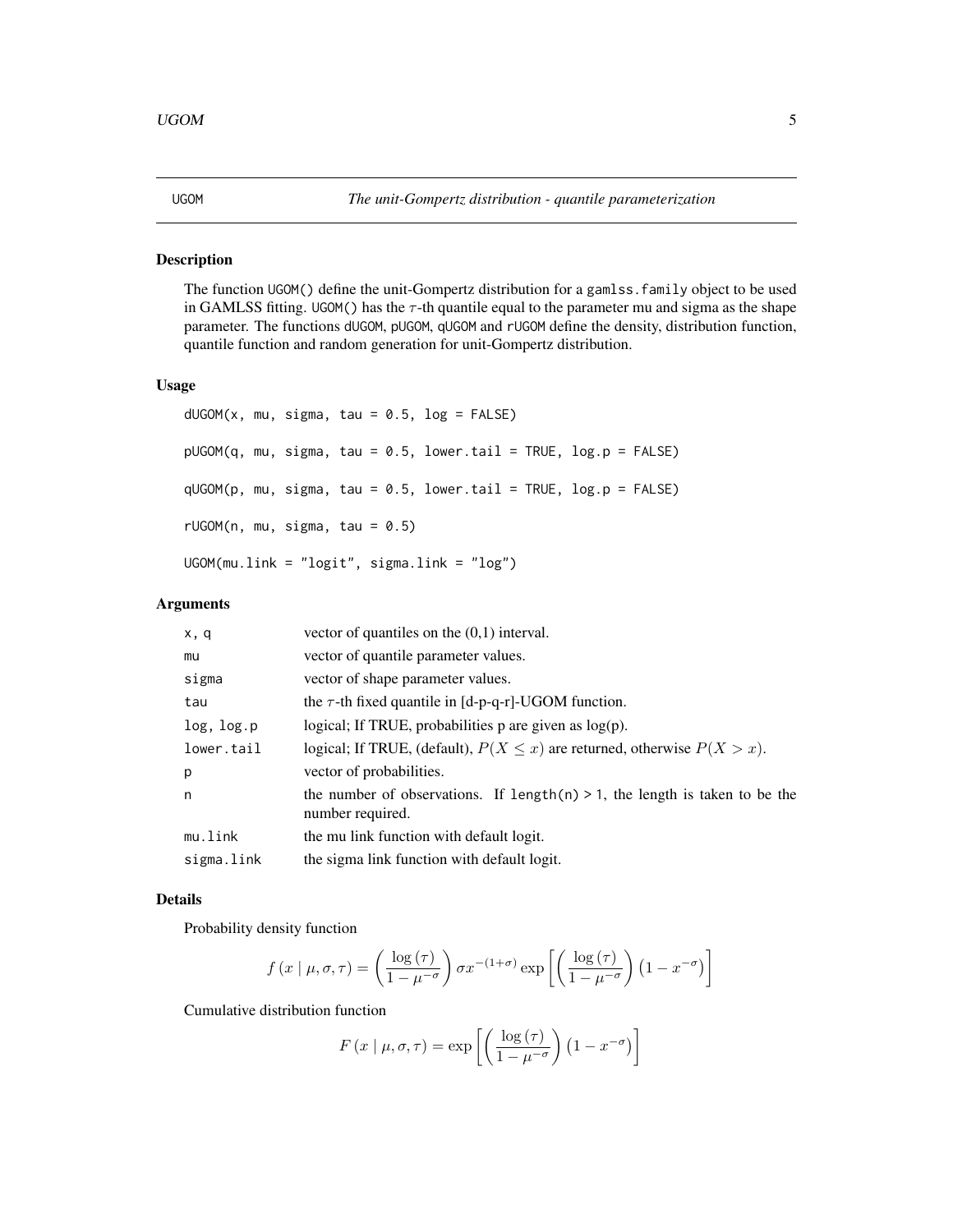<span id="page-5-0"></span>Mean

$$
E(X) = \left(\frac{\log(\tau)}{1 - \mu^{-\sigma}}\right)^{\frac{1}{\sigma}} \exp\left(\frac{\log(\tau)}{1 - \mu^{-\sigma}}\right) \Gamma\left(\frac{\sigma - 1}{\sigma}, \frac{\log(\tau)}{1 - \mu^{-\sigma}}\right)
$$

where  $0 < (x, \mu) < 1$ ,  $\mu$  is, for a fixed and known value of  $\tau$ , the  $\tau$ -th quantile,  $\sigma$  is the shape parameter and  $\Gamma(a, b)$  is the upper incomplete gamma function.

#### Value

UGOM() return a gamlss.family object which can be used to fit a unit-Gompertz distribution by gamlss() function.

#### **Note**

Note that for UGOM(), mu is the  $\tau$ -th quantile and sigma a shape parameter. The [gamlss](#page-0-0) function is used for parameters estimation.

#### Author(s)

Josmar Mazucheli <jmazucheli@gmail.com>

Bruna Alves <pg402900@uem.br>

#### References

Hastie, T. J. and Tibshirani, R. J. (1990). *Generalized Additive Models*. Chapman and Hall, London.

Mazucheli, J., Alve, B. (2021). The Unit-Gompertz quantile regression model for bounded responses. *preprint*, 0(0), 1-20.

Mazucheli, J., Menezes, A. F. and Dey S. (2019). Unit-Gompertz distribution with applications. *Statistica*, 79(1), 25–43.

Rigby, R. A. and Stasinopoulos, D. M. (2005). Generalized additive models for location, scale and shape (with discussion). *Applied. Statistics*, 54(3), 507–554.

Rigby, R. A., Stasinopoulos, D. M., Heller, G. Z. and De Bastiani, F. (2019). *Distributions for modeling location, scale, and shape: Using GAMLSS in R*. Chapman and Hall/CRC.

Stasinopoulos, D. M. and Rigby, R. A. (2007) Generalized additive models for location scale and shape (GAMLSS) in R. *Journal of Statistical Software*, 23(7), 1–45.

Stasinopoulos, D. M., Rigby, R. A., Heller, G., Voudouris, V. and De Bastiani F. (2017) *Flexible Regression and Smoothing: Using GAMLSS in R*, Chapman and Hall/CRC.

#### Examples

```
set.seed(123)
x \le -rUGOM(n = 1000, mu = 0.50, sigma = 1.69, tau = 0.50)
R \leq -r ange(x)S <- seq(from = R[1], to = R[2], length.out = 1000)
hist(x, prob = TRUE, main = 'unit-Gompertz')
lines(S, dUGOM(x = S, mu = 0.50, sigma = 1.69, tau = 0.50), col = 2)
```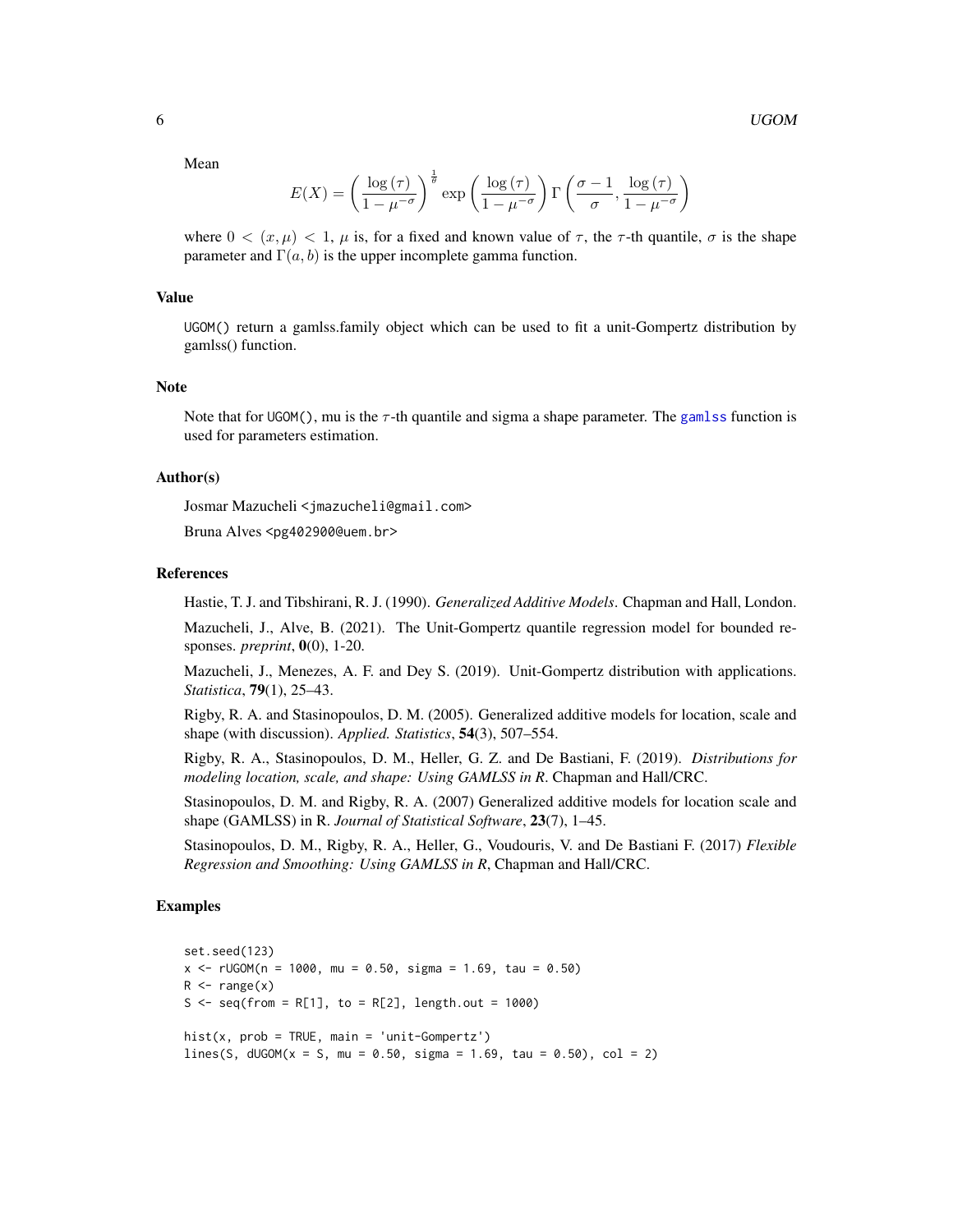#### UGOM 2009 Provide the contract of the contract of the contract of the contract of the contract of the contract of the contract of the contract of the contract of the contract of the contract of the contract of the contract

```
plot(ecdf(x))
lines(S, pUGOM(q = S, mu = 0.50, sigma = 1.69, tau = 0.50), col = 2)plot(quantile(x, probs = S), type = "l")lines(qUGOM(p = S, mu = 0.50, sigma = 1.69, tau = 0.50), col = 2)library(gamlss)
set.seed(123)
data <- data.frame(y = rUGOM(n = 100, mu = 0.5, sigma = 2.0, tau = 0.5))tau <- 0.50
fit \leq gamlss(y \sim 1, data = data, family = UGOM)
set.seed(123)
n <- 100
x \le rbinom(n, size = 1, prob = 0.5)
eta <- 0.5 + 1 * x;
mu <- 1 / (1 + \exp(-eta));
sigma <-1.5;
y \le -rUGOM(n, mu, sigma, tau = 0.5)data <- data.frame(y, x)
tau <- 0.50
fit \le gamlss(y \sim x, data = data, family = UGOM(mu.link = "logit", sigma.link = "log"))
```